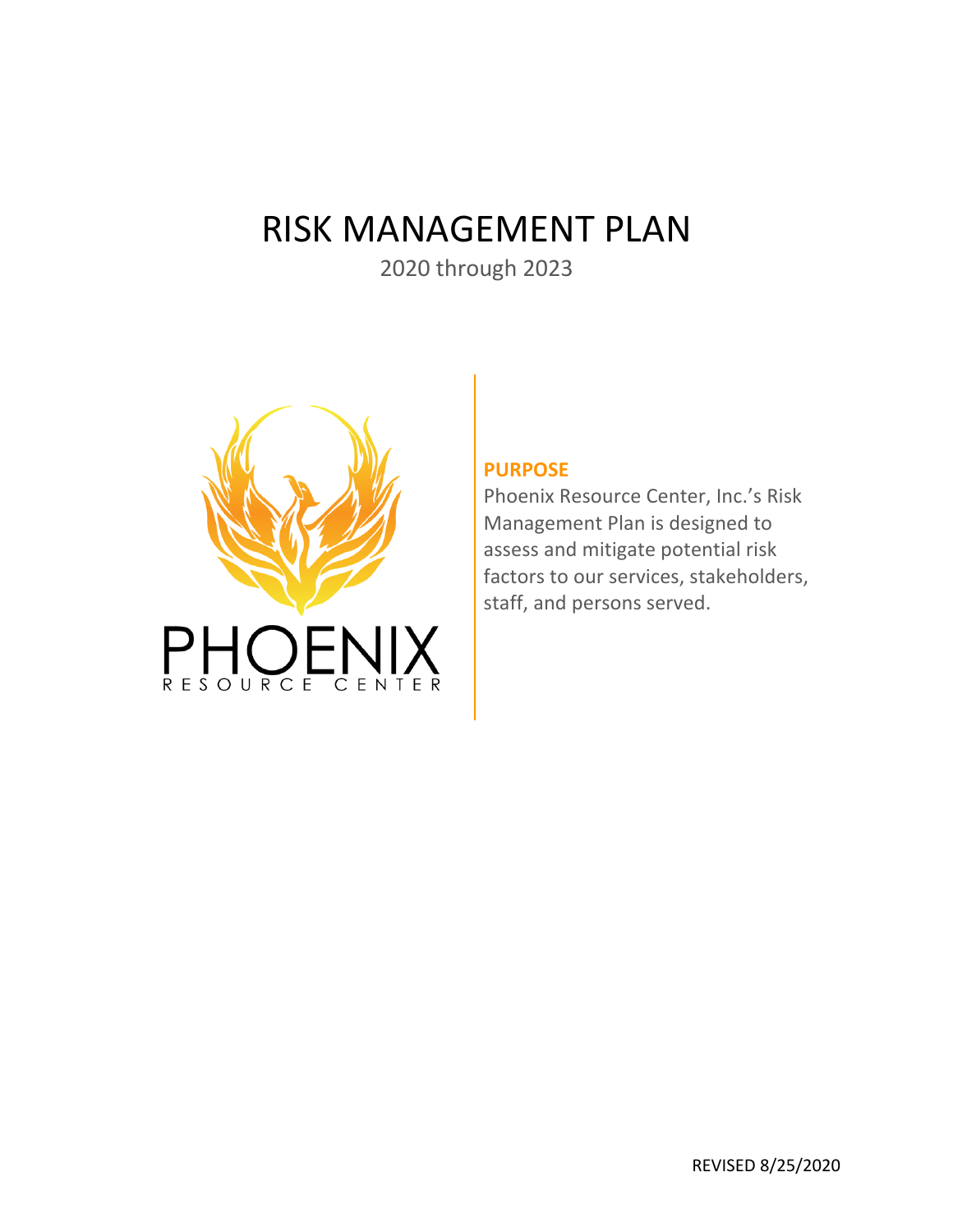REVISED 8/25/2020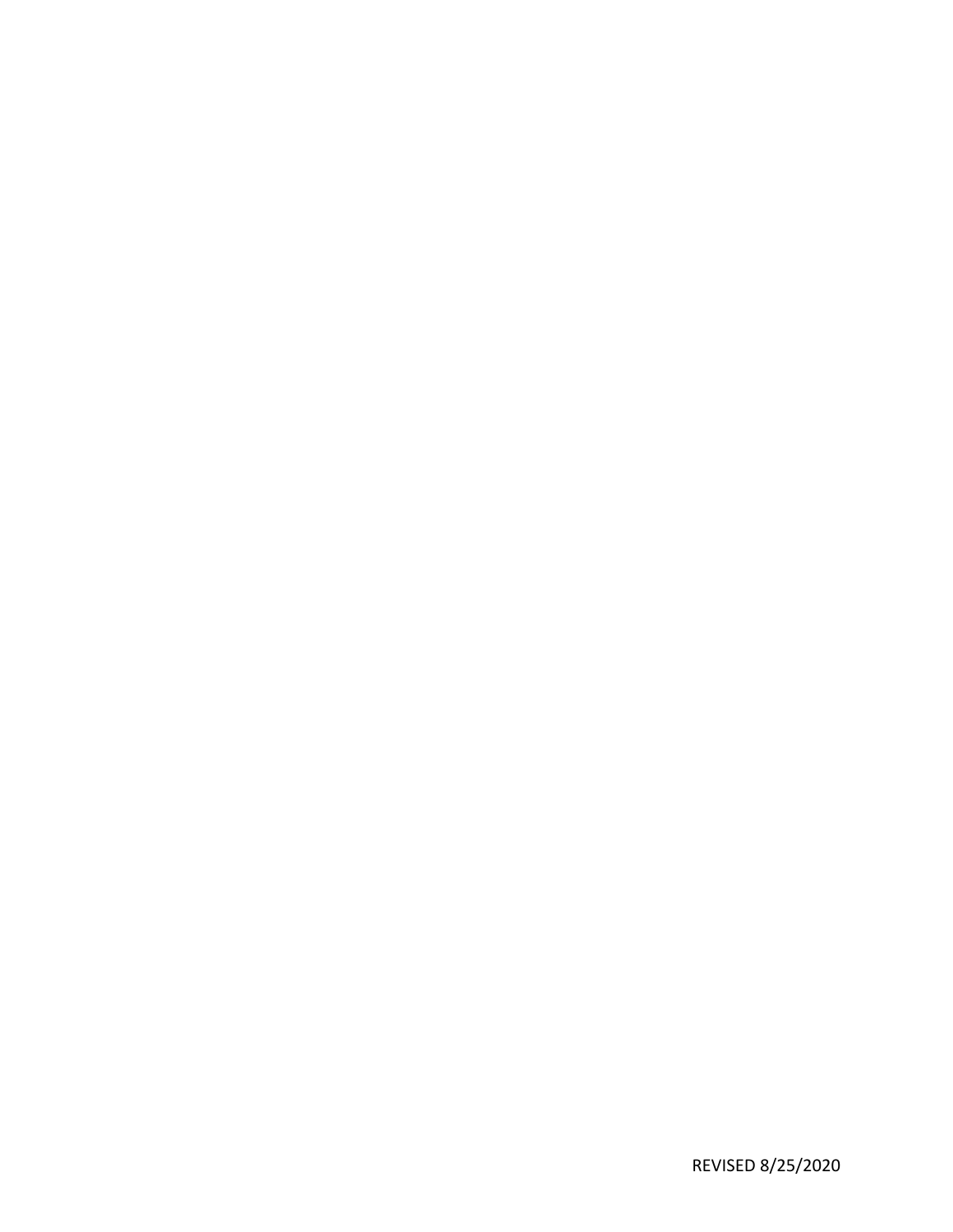The Risk Management Plan was reviewed and adopted by the Co-Founder and Board of Directors in August of 2020. Plans are reviewed and implemented annually. Due to the uncertain climate of COVID-19, the Founds of Phoenix felt a risk analysis as it pertains to an pandemic was critical to include in our current agency's plan.

Phoenix Resource Center, Inc. (Phoenix RC) is committed to long-range risk management planning to ensure service continuity and, therefore, to a formal and periodic risk management process. Specifically, Phoenix RC., is committed to Risk Management to:

- 1) Identify any loss exposures;
- 2) Analyze and evaluate any loss exposures;
- 3) Identify a strategy (including techniques and/or actions) to be taken to counter any
- 4) potential losses or identified exposures;
- 5) Implement the most effective strategy/plan to reduce risk for the Agency;
- 6) Provide ongoing monitoring of any actions taken to reduce risk;
- 7) Report results of actions taken to reduce risks;
- 8) Include the results of risk reduction activities in performance improvement activities.

Phoenix RC., in order to minimize various risks associated with its daily operations, has incorporated policies and procedures to assist in managing the liability associated with delivery of services. This list is not intended to be all inclusive, but represents areas where Phoenix has taken a pro-active stance to help reduce risk in day-to-day operations.

## **Risk Management Plan Policy:**

The Executive Officer, or designee, is responsible for ensuring that an annual risk management assessment is conducted and reporting the findings of that assessment to the organization's leadership. The risk assessment will be conducted annually with results:

- 1) Provided to the organization's leadership and
- 2) Incorporated into and clearly documented as part of program planning efforts, performance improvement activities, strategic planning, community advocacy efforts and financial and resource planning efforts.
- 3) Shared on our website and through newsletters

## **Areas of Risk:**

Phoenix RC seeks to minimize risk and potential harm to our persons served, staff, and stakeholders. As part of this focus, Phoenix RC leadership prioritized an assessment to include a plan for:

- 1) People (Persons Served, Staff, Referral Sources)
- 2) Work Environment
- 3) Finances & Assets
- 4) Organization and Staff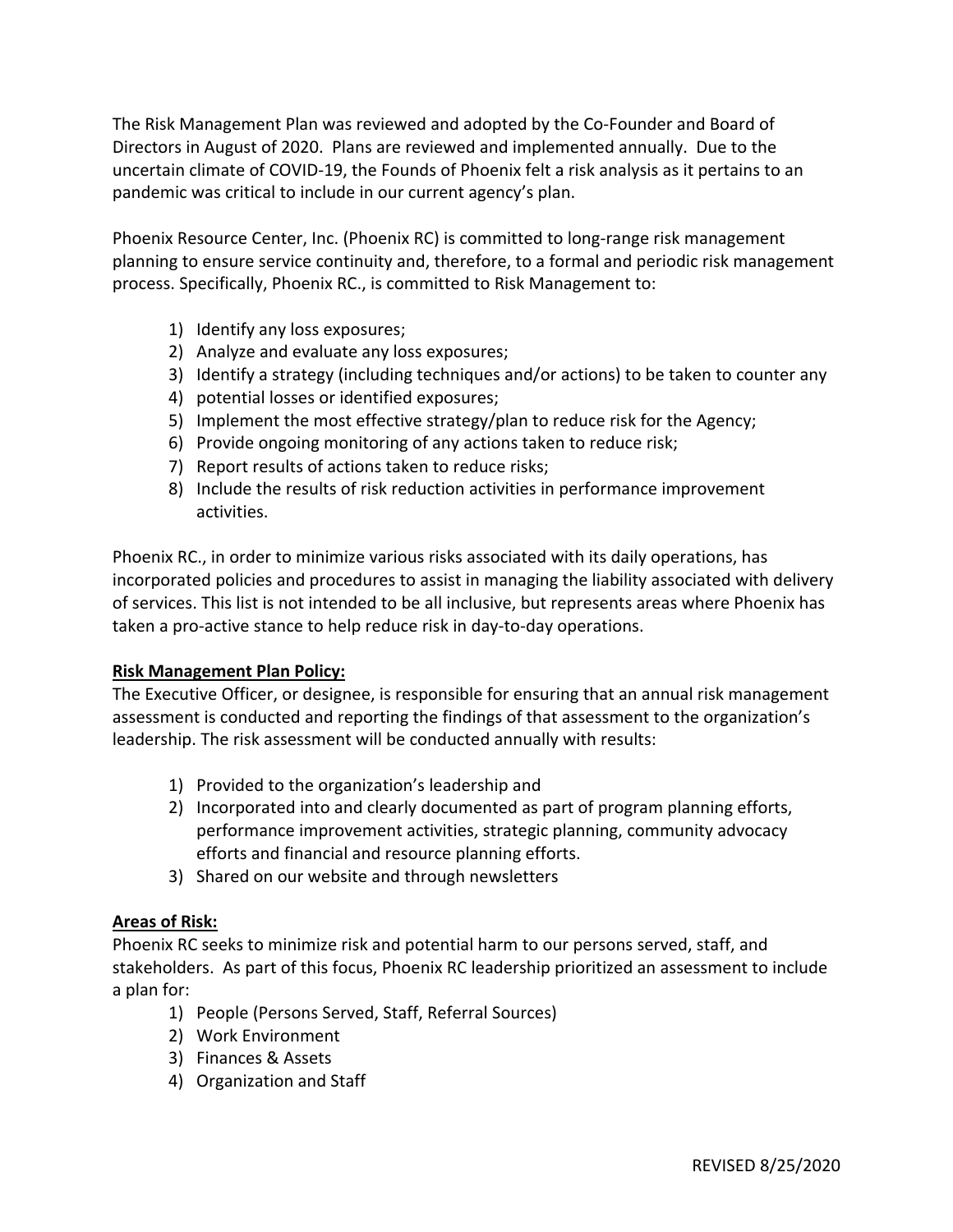## **Current Assessment:**

This document and the organization's responses to the following questions provide documentation of the current risk management assessment conducted in accordance with CARF's accreditation standards pertaining to risk management. The intent of these items is to develop an open-ending and thought-provoking approach to understanding the level of both current and future risks in order to assist Phoenix RC to identify, analyze and resolve known risks. Implementation and monitoring of actions to reduce risk is documented.

The areas of risk were rated as follows:

- 1) Low Risk
- 2) Moderate Risk
- 3) Extreme Risk

| <b>Risk Level</b>    | <b>Action Required</b>                                                                                                                                                                                                                                    | <b>Possible Examples</b>                                                                                       |
|----------------------|-----------------------------------------------------------------------------------------------------------------------------------------------------------------------------------------------------------------------------------------------------------|----------------------------------------------------------------------------------------------------------------|
| <b>Extreme Risk</b>  | Immediate Action Required<br>Inform Executive Officer,<br>Founders, and Board of<br><b>Directors</b><br>Notify staff and/or<br>stakeholders as appropriate<br>in official statement approved<br>by Board of Directors.                                    | Loss of life<br>Loss of reputation<br>Legal actions against Phoenix<br>or staff<br><b>Contract Termination</b> |
| <b>Moderate Risk</b> | <b>Management Mitigation</b><br>$\bullet$<br><b>Expected and ongoing</b><br>monitoring required.<br><b>Inform Founders</b><br>$\bullet$<br>Notify staff and/or<br>stakeholders as appropriate<br>in official statement approved<br>by Board of Directors. | Serious harm or injury<br>Damaging litigation<br>Loss of referral source<br><b>Contract Suspension</b>         |
| Low Risk             | Monitor Risks (no immediate<br>$\bullet$<br>harm or significant impact)<br>Manage using routine<br>procedures within agency<br>Notify staff and/or<br>$\bullet$<br>stakeholders as needed<br>through monthly meetings.                                    | Low impact to Phoenix such<br>as change in referral source.<br>Change in service staff.                        |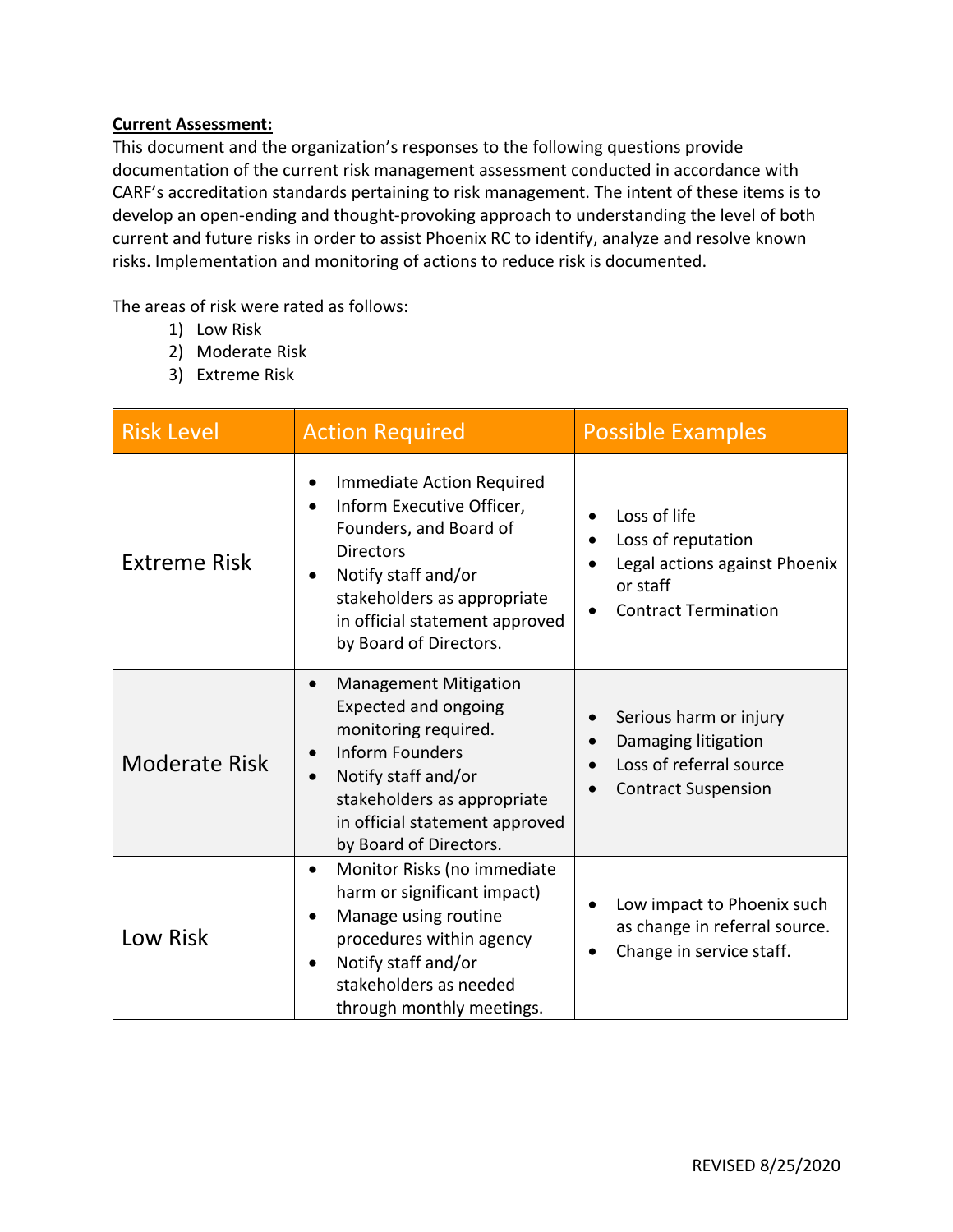## **Extenuating Circumstances**

Phoenix RC's community is currently deeply affected by the COVID-19 pandemic. Staff members are concerned for their safety as it pertains to in-home services. Referral sources such as the Department of Family and Children Services have begun working remotely, which has caused a significant decrease in referrals. Phoenix RC currently faces a risk of financial loss and decrease in staff willing to provide continued services. While these circumstances may improve, this is not a risk we anticipated previously. Our current plan reflects our analysis and priorities for our agency as it pertains to these recent events.

## **Analysis Tools**

Phoenix RC chose to utilize a program called iAuditor by Safety Culture. The assessment tools capture areas of low and high risk and include a feature specifically for COVID-19 response.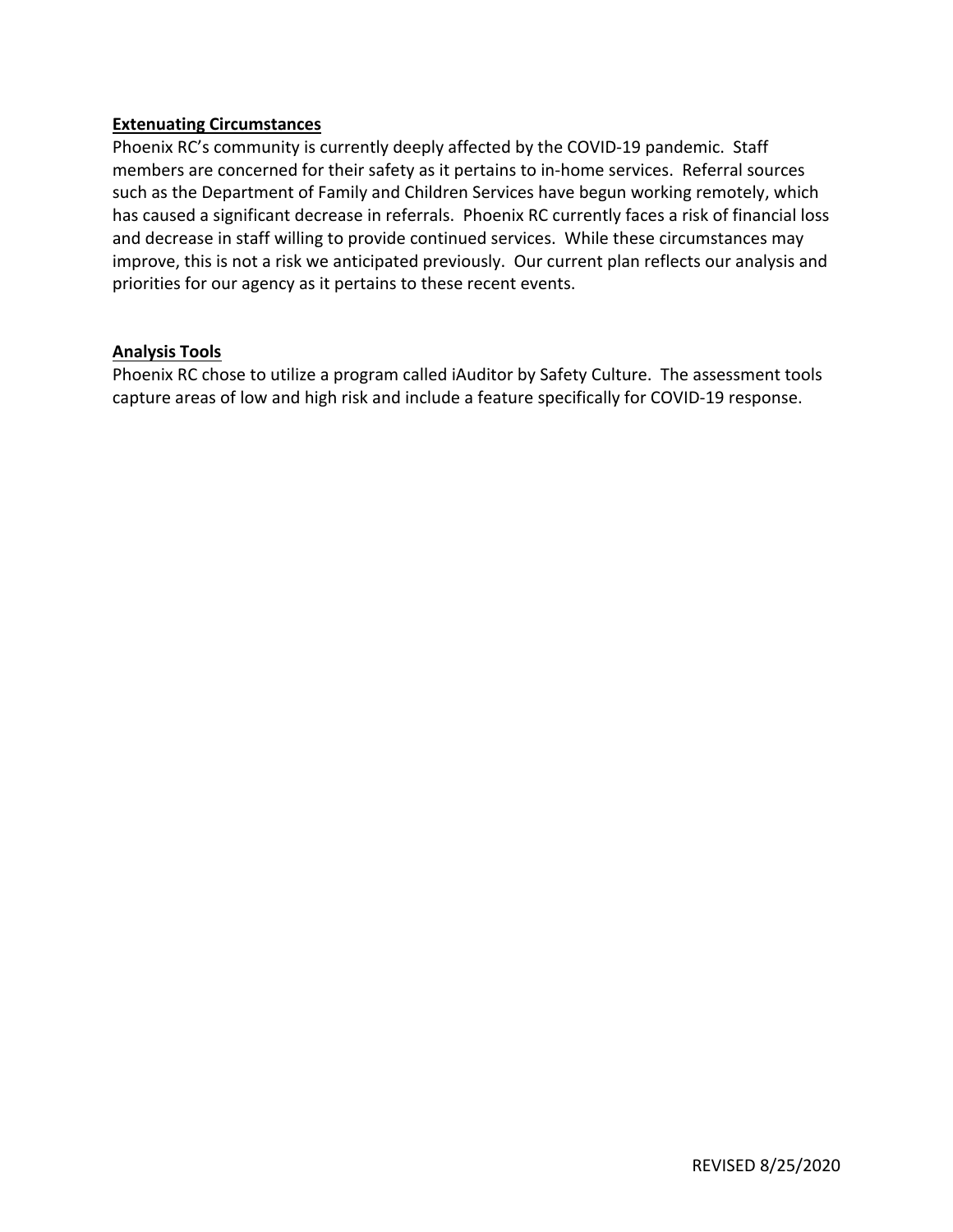| <b>FOCUS AREA: PEOPLE</b>     |                                                                                                                                                                                                                                                                                                                                                                                                                                                                  |
|-------------------------------|------------------------------------------------------------------------------------------------------------------------------------------------------------------------------------------------------------------------------------------------------------------------------------------------------------------------------------------------------------------------------------------------------------------------------------------------------------------|
| Area of Risk: Persons Served  |                                                                                                                                                                                                                                                                                                                                                                                                                                                                  |
| <b>Risk Assessed</b>          | The state continues to pursue Medicaid funded services, attempting to<br>minimize their overall funding for provider contracted services. While<br>Phoenix RC does maintain Medicaid contracts, these contracts are<br>limited in their scope of service. These Medicaid contracts only cover<br>those individuals who are fully licensed, and do not account foe<br>behavior aide services or implementation of services from individuals<br>seeking licensure. |
| <b>Risk Rating</b>            | Low Risk                                                                                                                                                                                                                                                                                                                                                                                                                                                         |
| Management of Risk            | Phoenix RC will continue to advocate for the use of state funds for<br>community-based services. In addition, with CARF accreditation<br>Phoenix RC is now eligible to apply for IFI based services, increasing our<br>revenue and scope of services significantly.                                                                                                                                                                                              |
| <b>Action Plan</b>            | Phoenix RC will enroll in the DBHDD Provider Enrollment summit to<br>pursue more information regarding this contract type.                                                                                                                                                                                                                                                                                                                                       |
| <b>Status</b>                 | Phoenix RC will check the DBHDD website monthly to track the release<br>of the RFP for DBHDD Tiered Services.                                                                                                                                                                                                                                                                                                                                                    |
|                               |                                                                                                                                                                                                                                                                                                                                                                                                                                                                  |
| Area of Risk: Staff           |                                                                                                                                                                                                                                                                                                                                                                                                                                                                  |
| <b>Risk Assessed</b>          | Phoenix RC maintains adequate staff to meet current referral source<br>needs. Currently in the uncertain climate of the pandemic, it is<br>uncertain if staff will require additional days off or extended leave to<br>deal with potential health concerns.                                                                                                                                                                                                      |
| <b>Risk Rating</b>            | <b>Moderate Risk</b>                                                                                                                                                                                                                                                                                                                                                                                                                                             |
| Management of Risk            | Phoenix RC will continue to evaluate the need of the staff to take leave<br>during COVID. Staff are required to follow quarantine guidelines during<br>leave. Staff are also required to notify a supervisor of their required<br>quarantine so that any referral needs may be met.                                                                                                                                                                              |
| <b>Action Plan</b>            | Phoenix Founders and Board of Directors have developed and<br>approved COVID protocols for both staff and referred clients outlining<br>quarantine requirements. This also includes time for leave, and<br>continued financial supports during a staff member's absence.                                                                                                                                                                                         |
| <b>Status</b>                 | Protocols have been sent out and will be reviewed quarterly or as<br>needed for additional edits and revisions to meet the changing climate<br>of                                                                                                                                                                                                                                                                                                                |
|                               |                                                                                                                                                                                                                                                                                                                                                                                                                                                                  |
| Area of Risk: Referral Source |                                                                                                                                                                                                                                                                                                                                                                                                                                                                  |
| <b>Risk Assessed</b>          | Phoenix RC referral sources are primarily working from home, creating<br>a unique barrier to networking and soliciting referrals from new DFCS<br>staff.                                                                                                                                                                                                                                                                                                         |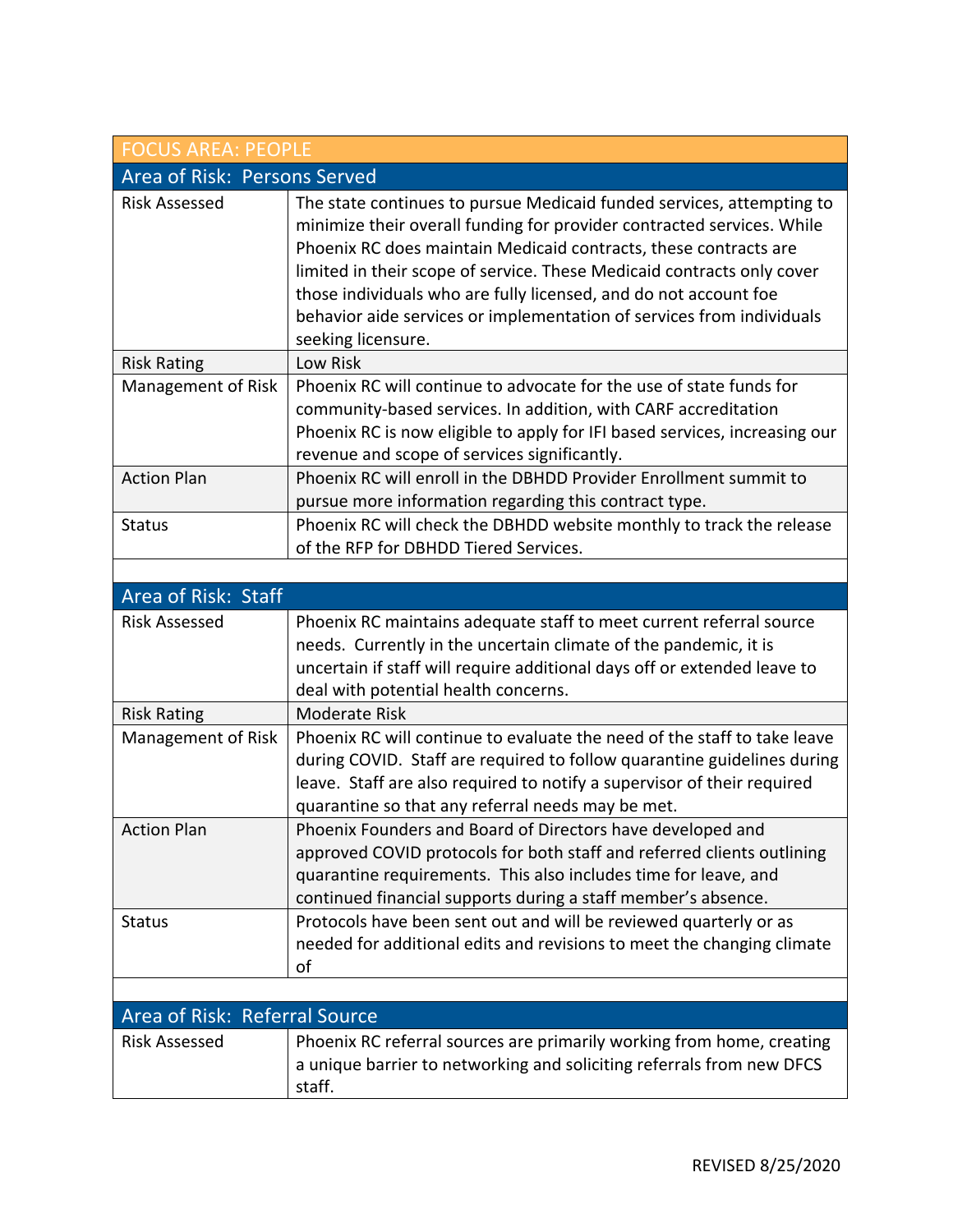| <b>Risk Rating</b> | Moderate Risk                                                          |
|--------------------|------------------------------------------------------------------------|
| Management of Risk | This risk was rated as "moderate" due to its potential to decrease our |
|                    | referral volume. While referrals have improved from the last two       |
|                    | months, Phoenix RC staff and leadership must adapt to remote working   |
|                    | in conjunction with marketing. Networking is a key component to        |
|                    | fostering positive relationships with DFCS staff.                      |
| <b>Action Plan</b> | Phoenix RC will facilitate monthly Zoom meetings with essential DFCS   |
|                    | staff and referral sources. Phoenix RC will send welcome and           |
|                    | informational packets to new staff, which includes information         |
|                    | regarding services.                                                    |
| <b>Status</b>      | Phoenix RC staff have mailed Haralson County and Polk County boxes     |
|                    | to staff. Carroll County will be sent over the next two months.        |

| <b>FOCUS AREA: WORK ENVIRONMENT</b>  |                                                                                                                                                                                                                                                                                                                                                                                                                                          |
|--------------------------------------|------------------------------------------------------------------------------------------------------------------------------------------------------------------------------------------------------------------------------------------------------------------------------------------------------------------------------------------------------------------------------------------------------------------------------------------|
| <b>Area of Risk: Building Access</b> |                                                                                                                                                                                                                                                                                                                                                                                                                                          |
| <b>Risk Assessed</b>                 | Reasonable security measures are provided at each building. Staff<br>members are trained on appropriate security measures to ensure all<br>facilities remain safe and secure. However, the management team has<br>identified some weakness in building security as follows:<br>The administration building does not have security entrance<br>modifications such as card- key access, but a keypad code only for<br>entering the office. |
| <b>Risk Rating</b>                   | Low Risk                                                                                                                                                                                                                                                                                                                                                                                                                                 |
| Management of Risk                   | The need for a security access system will be monitored on the risk<br>management guide. An alternative plan will be put in place to lock the<br>doors during early and late work shifts and to have individuals stop and<br>check in with an Operations Manager before moving throughout the<br>office.                                                                                                                                 |
| <b>Action Plan</b>                   | Phoenix has already implemented keypads, however, not all doors<br>have keypads installed. Phoenix has security cameras, however, weak<br>Wi-Fi signals tend to interrupt continuous monitoring. As a result,<br>Phoenix has scheduled an update to our internet, including,<br>establishing an independent network for each building. This will<br>minimize monitoring interruption.                                                    |
| <b>Status</b>                        | Phoenix has ordered two additional cameras to cover areas in which<br>monitoring was lacking. DirecTV has provided a quote for additional<br>routers to be placed in each building.                                                                                                                                                                                                                                                      |
|                                      |                                                                                                                                                                                                                                                                                                                                                                                                                                          |
| Area of Risk: Area Availability      |                                                                                                                                                                                                                                                                                                                                                                                                                                          |
| <b>Risk Assessed</b>                 | Phoenix RC has evaluated the availability of space in our current office<br>structure to meet the needs of privacy and social distancing.                                                                                                                                                                                                                                                                                                |
| <b>Risk Rating</b>                   | Low Risk                                                                                                                                                                                                                                                                                                                                                                                                                                 |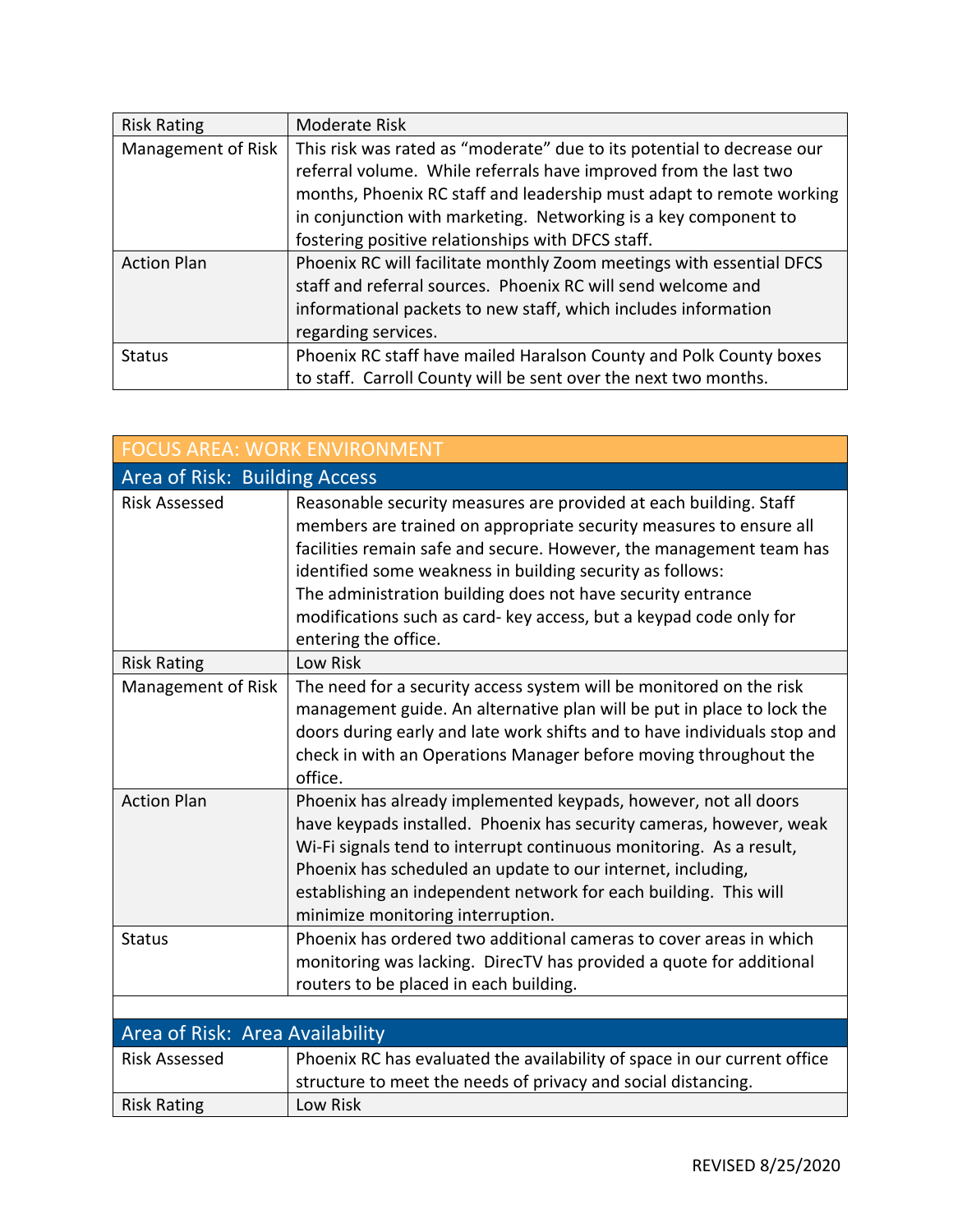| Management of Risk               | Phoenix RC currently has stand-alone offices that effectively separated.<br>Staff have been encouraged to work from home currently, however,<br>are permitted to work at the office with specific safety measures put in<br>place.                                           |
|----------------------------------|------------------------------------------------------------------------------------------------------------------------------------------------------------------------------------------------------------------------------------------------------------------------------|
| <b>Action Plan</b>               | Phoenix RC staff will continue to work from home unless required to<br>return to the office to perform job duties. Phoenix RC staff have<br>adapted easily to working from home, and disruption of services has<br>been insignificant.                                       |
| <b>Status</b>                    | Phoenix RC administrative staff have split their time between remote<br>and office work. Phoenix Founders and Board of Directors have<br>approved continued remote work.                                                                                                     |
|                                  |                                                                                                                                                                                                                                                                              |
| Area of Risk: Infectious Disease |                                                                                                                                                                                                                                                                              |
| <b>Risk Assessed</b>             | Phoenix RC has analyzed our overall ability to keep our offices clean,<br>sanitary, and minimizing infection disease.                                                                                                                                                        |
| <b>Risk Rating</b>               | Moderate Risk                                                                                                                                                                                                                                                                |
| Management of Risk               | During COVID, Phoenix RC has been fortunate to receive appropriate<br>cleaning, disinfecting, and sanitizing supplies. Phoenix RC has<br>developed positive working relationships with local stores that have<br>secured needed supplies for keeping our office operational. |
| <b>Action Plan</b>               | Phoenix RC will continue to stock enough supplies such as masks,<br>gloves, sanitizing equipment to create a safe and secure environment<br>for families to participate in services at our Phoenix office.                                                                   |
| <b>Status</b>                    | Phoenix RC has enough supplies to maintain safe services. Phoenix RC<br>staff will monitor supplies monthly to ensure this need is met and the<br>risk is minimized.                                                                                                         |

| <b>FOCUS AREA: FINANCES &amp; ASSETS</b> |                                                                                                                                                                                                                                                                                                                                               |
|------------------------------------------|-----------------------------------------------------------------------------------------------------------------------------------------------------------------------------------------------------------------------------------------------------------------------------------------------------------------------------------------------|
| Area of Risk: Fraud and Waste            |                                                                                                                                                                                                                                                                                                                                               |
| <b>Risk Assessed</b>                     | Phoenix RC has analyzed how the corporate compliance program<br>strives to be effective in preventing fraud, waste, and abuse. Identify<br>any known weaknesses and describe what changes need to be made.                                                                                                                                    |
| <b>Risk Rating</b>                       | Low Risk                                                                                                                                                                                                                                                                                                                                      |
| Management of Risk                       | Phoenix RC has a strong internal control system and comprehensive<br>fiscal policies and procedures. Policies and procedures are reviewed<br>annually to ensure each remain relevant to reduce the potential for<br>fraud and abuse. Billing audits are conducted at quarterly to ensure<br>that billing procedures are ethical and accurate. |
| <b>Action Plan</b>                       | Phoenix RC conducts monthly and quarterly billing audits to ensure<br>that staff are billing accurately and effectively. Phoenix RC staff are<br>also asked to contact the Compliance Officer with any known instances<br>of financial fraud and waste. Notifications can be made anonymously.                                                |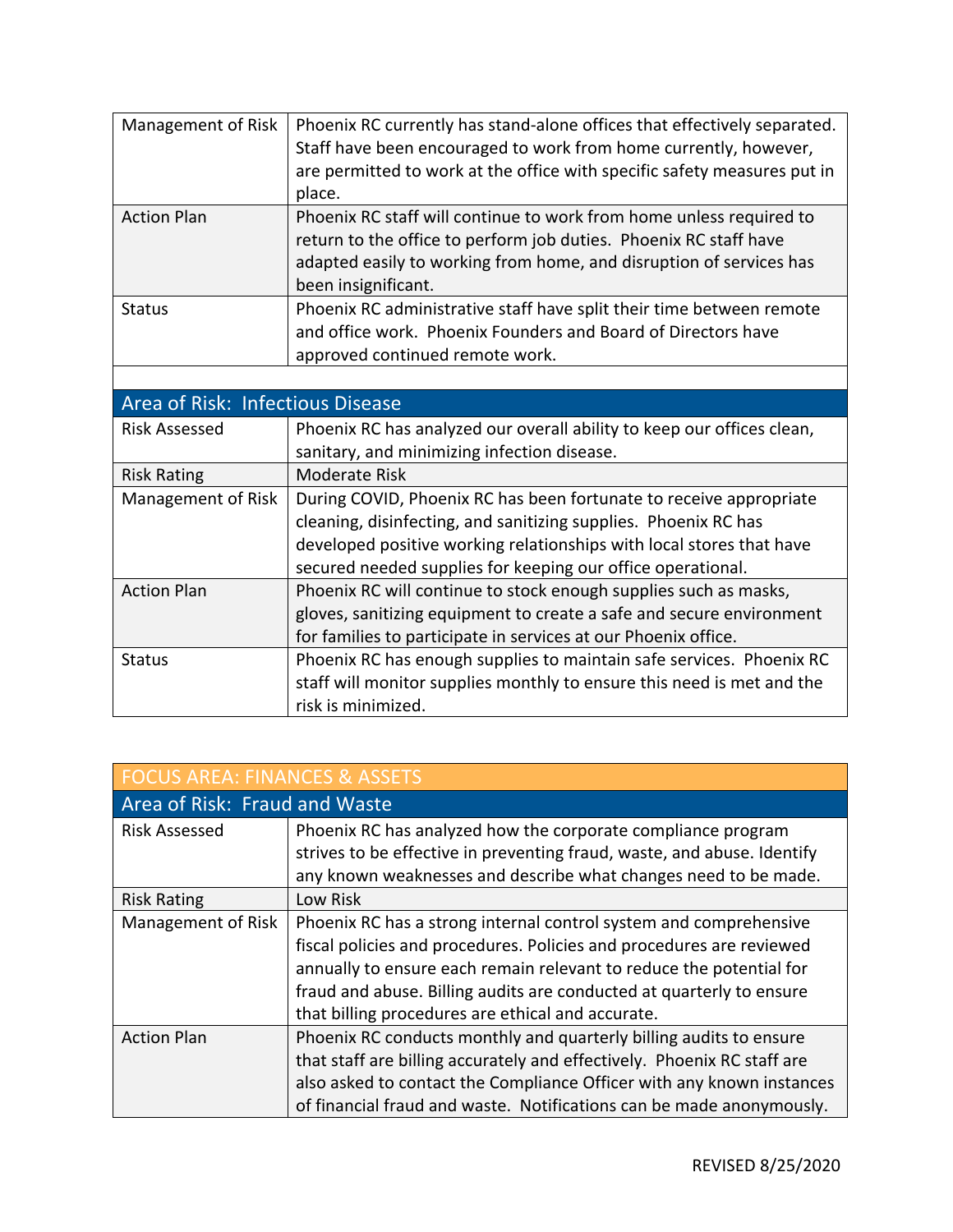| <b>Status</b>                      | Phoenix RC staff are notified of Compliance Officer contact information<br>and protocols weekly. |
|------------------------------------|--------------------------------------------------------------------------------------------------|
|                                    |                                                                                                  |
| Area of Risk: Loss of Contracts    |                                                                                                  |
| <b>Risk Assessed</b>               | Phoenix RC currently maintains statewide contracts with the                                      |
|                                    | Department of Human Services and the Department of Juvenile Justice.                             |
|                                    | These contracts comprise the majority of our services.                                           |
| <b>Risk Rating</b>                 | Low Risk                                                                                         |
| Management of Risk                 | Phoenix RC has maintained contracts for the last several years and                               |
|                                    | serves on the Advisory Committee for the state. While we evaluate                                |
|                                    | this risk as low, if contracts were lost for whatever reason, it would be                        |
|                                    | detrimental to our ability to maintain our business.                                             |
| <b>Action Plan</b>                 | Phoenix RC will monitor contract deliverables and compliance                                     |
|                                    | quarterly.                                                                                       |
| <b>Status</b>                      | Phoenix RC continues to maintain contracts successfully.                                         |
|                                    |                                                                                                  |
| Area of Risk: Reduction in Funding |                                                                                                  |
| <b>Risk Assessed</b>               | Phoenix RC reviewed the potential risk of reduction in funding through                           |
|                                    | our Promoting Safe and Stable Families (PSSF) grant.                                             |
| <b>Risk Rating</b>                 | Low Risk                                                                                         |
| <b>Management of Risk</b>          | Phoenix RC has successfully PSSF funding for the last several years.                             |
|                                    | This funding, however, is not guaranteed each year and could be                                  |
|                                    | reduced or eliminated depending on state funding.                                                |
| <b>Action Plan</b>                 | Phoenix RC will seek out additional grant funding opportunities to                               |
|                                    | supplement PSSF funding.                                                                         |
| <b>Status</b>                      | Phoenix RC has applied for the Community Foundation Grant to                                     |
|                                    | supplement any potential future loss or change in PSSF funding.                                  |

| <b>FOCUS AREA: ORGANIZATION &amp; STAFF</b> |                                                                                                                                                                                                                                                                   |
|---------------------------------------------|-------------------------------------------------------------------------------------------------------------------------------------------------------------------------------------------------------------------------------------------------------------------|
| Area of Risk: Health and Safety Protocols   |                                                                                                                                                                                                                                                                   |
| <b>Risk Identified</b>                      | Phoenix RC's health and safety program should appear effective in<br>identifying possible risks and hazards. Identify the effectiveness of the<br>health and safety program and list all problem areas along with any<br>corresponding plan of corrective action. |
| <b>Risk Rating</b>                          | Low Risk                                                                                                                                                                                                                                                          |
| Management of Risk                          | Phoenix RC has adopted further infection disease protocols in response<br>to the COVID-19 pandemic.                                                                                                                                                               |
| <b>Action Plan</b>                          | Phoenix RC has continued to monitor state and CDC guidelines to meet<br>necessary quarantine and infectious disease responses.                                                                                                                                    |